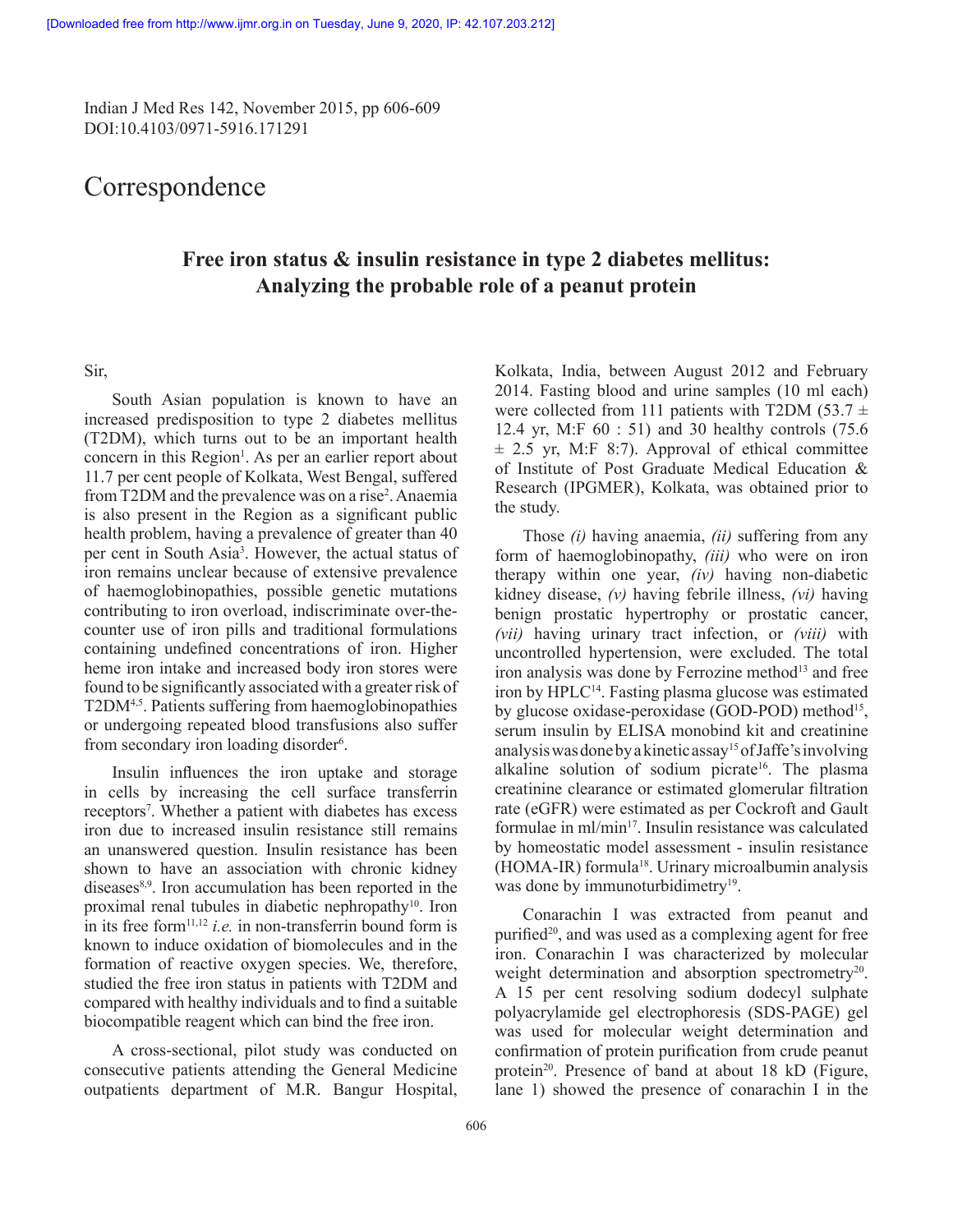SEN *et al*: FREE IRON STATUS & IR IN T2DM 607



**Figure.** Purified conarachin I fraction along with its precursors subjected to sodium dodecyl sulphate - polyacrylamide gel electrophoresis (SDS-PAGE). Lane 1, pure conarachin 1; Lanes 2 and 3, protein part before purification; Lane 4, mol.wt.marker.

purified protein fraction as shown earlier<sup>19</sup>. Conarachin I (0.1 ml) was mixed with 0.4 ml of the diluted serum, injected to HPLC column and analyzed to compare the amount of free  $Fe^{2+}$  and  $Fe^{3+}$  of the same serum samples $20$ .

Qualitative data were grouped and compared by chi square test. Yates correction was done when the cell frequency was below five21. Quantitative data were subjected to comparison by their differences in mean by unpaired t test. A HOMA value of 2.4 was taken as comparator as the value exhibited evidence of diabetic kidney disease in an Indian study<sup>22</sup>. Serum iron value of 150 µg/dl was taken as upper reference limit for both sexes considering 145 and 160 as upper reference limit (URL) for females and males, respectively as per the kit insert.

Insulin resistance was not found to be significantly associated with total iron. Serum total iron values <150 and >150 µg/dl were compared with HOMA values  $\leq$  2.4 and  $\geq$  2.4 for both sexes. No association was seen when the means of total free iron were compared with HOMA<2.4 and HOMA>2.4 (15.7±1.64 vs16.02±2.56 ppm); insulin resistance was not related to  $Fe^{3+}/Fe^{2+}$ ratio either in males or in females. Obesity, as body mass index (BMI in  $\text{kg/m}^2$ ) > 25<sup>23</sup> was compared with HOMA, the association was significant at (*P*<0.01).

Free iron has been known to cause damage by generation of free radicals. As obesity with raised amount of adipose tissue contributes to more serum iron and serum iron is known to contribute to insulin resistance, we decided to multiply the BMI with the ferric-ferrous ratio, and took the product  $(BMI \times Fe^{3+}/$  $Fe<sup>2+</sup>$ ) as the index value. The median value of the distribution was around 0.37, the mode was 0.3, and HOMA was compared with values above and below 0.3 in females and males.

Iron contributes to insulin resistance (IR) by hindering its action on liver. It also retards the catabolism of insulin leading to hyperinsulinaemia. Insulin contributes to iron overload by generating more transferrin receptors, more ferritin and entry of iron into the fat cells<sup>24</sup>. So with more number of fat cells, more iron will be present in the body. This will contribute to insulin resistance. A significant difference was obtained in females (*P*<0.001) but not in males when the index was compared to HOMA of 2.4. Also, concordance of our index values between females and males showed significance (*P*<0.001) (Table I). Thus, one can assume that the product of free iron ratios and BMI bears a stronger association with IR in females than in males or BMI alone. A mean free iron value of  $15.82\pm1.38$  ppm (n=111) was found in patients with diabetes, whereas it was 9.28±1.21 ppm in healthy controls (n=30) (*P*<0.001).

The stronger relationship with the index in females may be due to lesser amount of iron stores in them<sup>25</sup>. Ferric form contributes more to IR possibly as the origin of free iron is supposed to be from transferrin which contains iron in its ferric form. Ferric form may represent the initial active redox state of iron before being reduced to ferrous form. This led us to hypothesize that with more iron in ferric form, there would be more free iron turnover and hence more damage. Though higher amounts of both free and total iron were found amongst patients with microalbuminuria and lower eGFR, the results were not significant in our population which may be due to the presence of lesser amount of nephropathy in patients.

Free iron was considerably reduced in the serum of most patients with diabetes upon addition of conarachin I with a few showing increase whereas serum samples of healthy subjects showed increase in the free iron concentration upon addition of conarachin I. The difference between the two groups was significant (*P*<0.001) (Table II). Patients with diabetes (mean fasting plasma glucose =  $164.77 \pm 16.84$  mg/dl) had a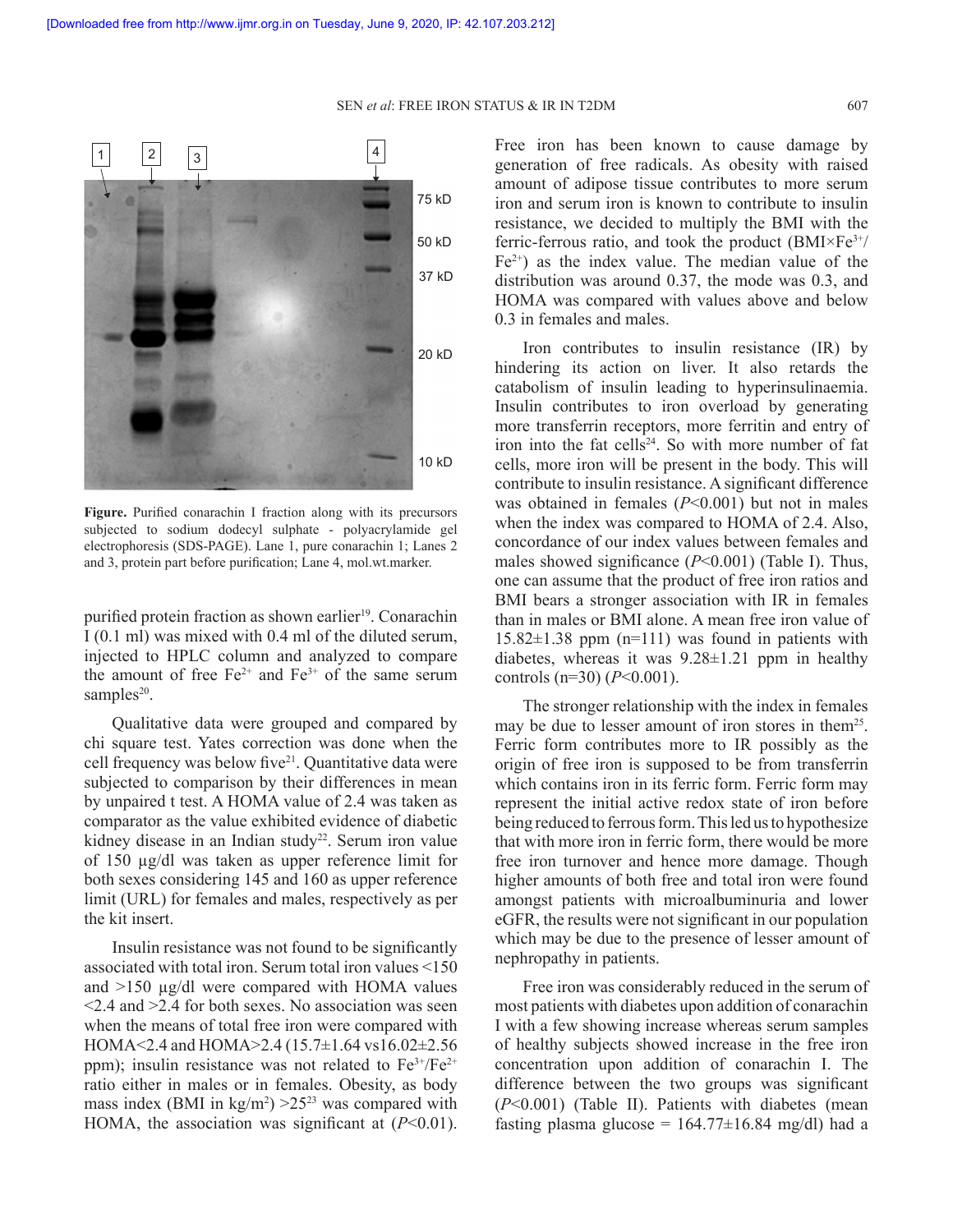#### 608 INDIAN J MED RES, NOVEMBER 2015

| Table I. Comparison of sex concordance to index |                                       |                                       |              |  |
|-------------------------------------------------|---------------------------------------|---------------------------------------|--------------|--|
| Patients                                        | <b>HOMA</b><br>concordant to<br>index | <b>HOMA</b><br>discordant to<br>index | Total<br>(N) |  |
| Females                                         | 48                                    | 12                                    | 60           |  |
| Males                                           | 21                                    | 30                                    | 51           |  |
| Total                                           | 69                                    |                                       | 111          |  |

HOMA  $\geq$  2.4 and index $\geq$  0.3 or HOMA  $\leq$  2.4 and index  $\leq$  0.3 are taken as positive concordance HOMA, homeostatic model assessment

| Table II. Comparison between effect of conarachin I in<br>serum of patients with and without diabetes |                                                   |                                                   |       |  |
|-------------------------------------------------------------------------------------------------------|---------------------------------------------------|---------------------------------------------------|-------|--|
| Subject                                                                                               | Decrease in<br>free iron<br>$(Fe^{3+} + Fe^{2+})$ | Increase in<br>free iron<br>$(Fe^{3+} + Fe^{2+})$ | Total |  |
| With diabetes                                                                                         | 90                                                | 21                                                | 111   |  |
| Without diabetes                                                                                      | 0                                                 | 30                                                | 30    |  |
| Total                                                                                                 | 90                                                | 51                                                | 141   |  |
| $P<0.001$ ( $\gamma^2$ test)                                                                          |                                                   |                                                   |       |  |

higher level of free iron than healthy individuals possibly due to more generation of non-transferrin bound iron (NTBI) by glycation of apotransferrin which does not bind iron avidly<sup>26</sup>. It was interesting to observe that the higher plasma glucose level in patients with diabetes renders the medium reducing so as the initial  $Fe^{3+}/Fe^{2+}$ equilibrium in plasma is maintained even after being exposed to aerial oxidation for up to  $72 h^{27}$ . The serum of patients with diabetes having higher mean fasting plasma glucose levels might enhance the complexing ability of conarachin I and reduce the free iron level. In healthy controls with normal glucose levels, addition of the protein conarachin I from outside probably disturbs the equilibrium of transferrin bound iron and releases some bound iron free thus increasing the free iron level. The results indicate that peanut proteins may serve to design therapeutics to reduce excess free iron in patients with diabetes and hence control sugar levels especially in insulin resistant female patients.

In conclusion, free iron was significantly raised in serum of patients with T2DM when compared with healthy subjects. The calculated index of the product of BMI with the ferric-ferrous ratio may be important in assessing insulin resistance, particularly in females or BMI at any level of glycaemia. A peanut protein, conarachin I binds with the free iron in the serum

of patients with diabetes and may contribute to the reduction of insulin resistance. The limitation of the study was that serum ferritin and total iron binding capacity (TIBC) were not measured. As serum ferritin is falsely raised in inflammatory states, thus may contribute as a confounding factor. The use of peanut protein to bind serum free iron is a subject of further investigations in animal models.

## **Acknowledgment**

Authors acknowledge the assistance of Ms Pamela Chowdhury, NEERI, Kolkata, India, during analysis of plasmairon and Dr Mrityunjoy Sarkar, M.R.Bangur Hospital for his help in collection of serum samples. The second author (SKG) acknowledges Council of Scientific & Industrial Research, India [Sanc. No. 09/028(0929)/2014-EMR-I dated 11/08/2014] for providing SRF.

## **Souvik Sen<sup>1</sup> , Sumanta Kumar Ghatak<sup>2</sup> , Dipanjali Majumdar3 , Kamalika Sen2,\* & Basudev Bhattacharya<sup>4</sup>** 1 Department of Medicine, Mugneeram Ramkowar Bangur Hospital, 2 Department of Chemistry, University of Calcutta, 3 CSIR-National Environmental Engineering Research Institute, Kolkata Zonal Laboratory & 4 Department of Biochemistry, Institute of Post Graduate Medical Education & Research, Kolkata 700 020, West Bengal, India \* *For correspondence*:

kamalchem.roy@gmail.com

## **References**

- 1. Jayawardena R, Ranasinghe P, Byrne NM, Soares MJ, Katulanda P, Hills AP. Prevalence and trends of the diabetes epidemic in South Asia: a systematic review and metaanalysis. *BMC Public Health* 2012; *12* : 380.
- 2. Kaveeshwar SA, Cornwall J. The current state of diabetes mellitus in India. *Australas Med J* 2014; *7* : 45-8.
- 3. Sireesha G, Kusuma DL*.* Prevalence of undernutrition and anemia among the child beneficiaries of mid-day meal program. *Int J Adv Nutr Health Sci* 2014; *2* : 52-8.
- 4. Zhao Z, Li S, Liu G, Yan F, Ma X, Huang Z, *et al.* Body iron stores and heme-iron intake in relation to risk of type 2 diabetes: A systematic review and meta-analysis. *PLoS One* 2012; *7* : e41641.
- 5. Bao W, Rong Y, Rong S, Liu L. Dietary iron intake, body iron stores, and the risk of type 2 diabetes: a systematic review and meta analysis. *BMC Med* 2012; *10* : 119.
- 6. Poggiali E, Cassinerio E, Zanaboni L, Cappellini MD. An update on iron chelation therapy. *Blood Transfus* 2012; *10* : 411-22.
- 7. Yajnik CS. The insulin resistance epidemic in India: fetal origins, later lifestyle, or both? *Nutr Rev* 2001; *59* : 1-9.